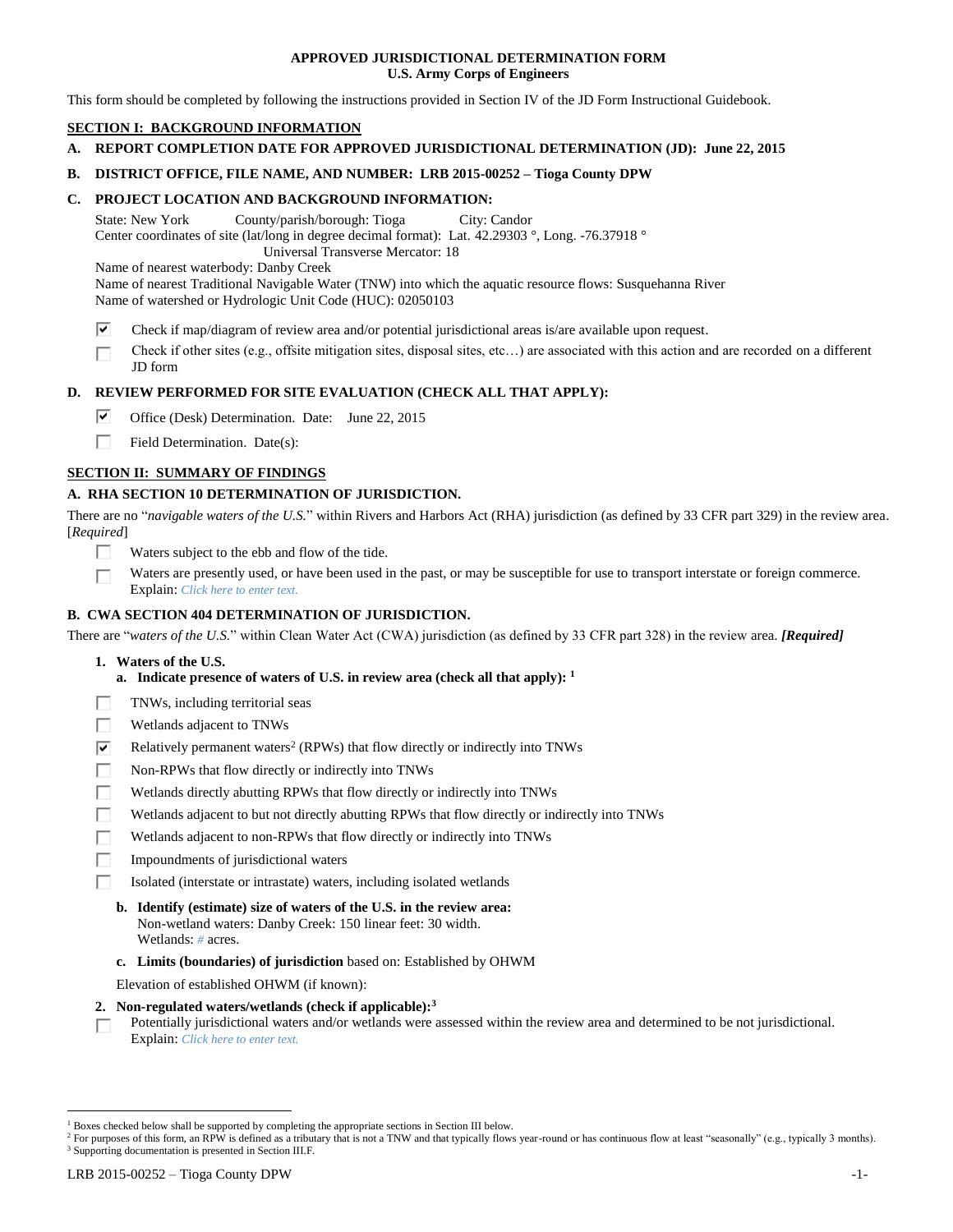# **SECTION III: CWA ANALYSIS**

## **A. TNWs AND WETLANDS ADJACENT TO TNWs**

**The agencies will assert jurisdiction over TNWs and wetlands adjacent to TNWs. If the aquatic resource is a TNW, complete Section III.A.1 and Section III.D.1. only; if the aquatic resource is a wetland adjacent to a TNW, complete Sections III.A.1 and 2 and Section III.D.1.; otherwise, see Section III.B below**.

- **1. TNW**  Identify TNW: *Click here to enter text.* Summarize rationale supporting determination: *Click here to enter text.*
- **2. Wetland adjacent to TNW** Summarize rationale supporting conclusion that wetland is "adjacent": *Click here to enter text.*

# **B. CHARACTERISTICS OF TRIBUTARY (THAT IS NOT A TNW) AND ITS ADJACENT WETLANDS (IF ANY):**

# **This section summarizes information regarding characteristics of the tributary and its adjacent wetlands, if any, and it helps determine whether or not the standards for jurisdiction established under Rapanos have been met.**

**The agencies will assert jurisdiction over non-navigable tributaries of TNWs where the tributaries are "relatively permanent waters" (RPWs), i.e. tributaries that typically flow year-round or have continuous flow at least seasonally (e.g., typically 3 months). A wetland that directly abuts an RPW is also jurisdictional. If the aquatic resource is not a TNW, but has year-round (perennial) flow, skip to Section III.D.2. If the aquatic resource is a wetland directly abutting a tributary with perennial flow, skip to Section III.D.4.**

**A wetland that is adjacent to but that does not directly abut an RPW requires a significant nexus evaluation. Corps districts and EPA regions will include in the record any available information that documents the existence of a significant nexus between a relatively permanent tributary that is not perennial (and its adjacent wetlands if any) and a traditional navigable water, even though a significant nexus finding is not required as a matter of law.**

**If the waterbody<sup>4</sup> is not an RPW, or a wetland directly abutting an RPW, a JD will require additional data to determine if the waterbody has a significant nexus with a TNW. If the tributary has adjacent wetlands, the significant nexus evaluation must consider the tributary in combination with all of its adjacent wetlands. This significant nexus evaluation that combines, for analytical purposes, the tributary and all of its adjacent wetlands is used whether the review area identified in the JD request is the tributary, or its adjacent wetlands, or both. If the JD covers a tributary with adjacent wetlands, complete Section III.B.1 for the tributary, Section III.B.2 for any onsite wetlands, and Section III.B.3 for all wetlands adjacent to that tributary, both onsite and offsite. The determination whether a significant nexus exists is determined in Section III.C below.**

**1. Characteristics of non-TNWs that flow directly or indirectly into TNW**

**(i) General Area Conditions:**

Watershed size: *# Choose an item.* Drainage area: *# Choose an item.*

Average annual rainfall: *#* inches Average annual snowfall: *#* inches

# **(ii) Physical Characteristics:**

- (a) Relationship with TNW:
	- $\Box$  Tributary flows directly into TNW.
	- Tributary flows through *Choose an item.* tributaries before entering TNW.

| Project waters are <i>Choose an item</i> , river miles from TNW.                      |  |
|---------------------------------------------------------------------------------------|--|
| Project waters are <i>Choose an item</i> , river miles from RPW.                      |  |
| Project waters are <i>Choose an item.</i> aerial (straight) miles from TNW.           |  |
| Project waters are <i>Choose an item.</i> aerial (straight) miles from RPW.           |  |
| Project waters cross or serve as state boundaries. Explain: Click here to enter text. |  |

Identify flow route to TNW<sup>5</sup>: Click here to enter text. Tributary stream order, if known: *Click here to enter text.*

(b) General Tributary Characteristics (check all that apply):

**Tributary** is:  $\Box$  Natural

- Artificial (man-made). Explain: *Click here to enter text.*
- Manipulated (man-altered). Explain: *Click here to enter text.*

<sup>4</sup> Note that the Instructional Guidebook contains additional information regarding swales, ditches, washes, and erosional features generally and in the arid West.

<sup>5</sup> Flow route can be described by identifying, e.g., tributary a, which flows through the review area, to flow into tributary b, which then flows into TNW.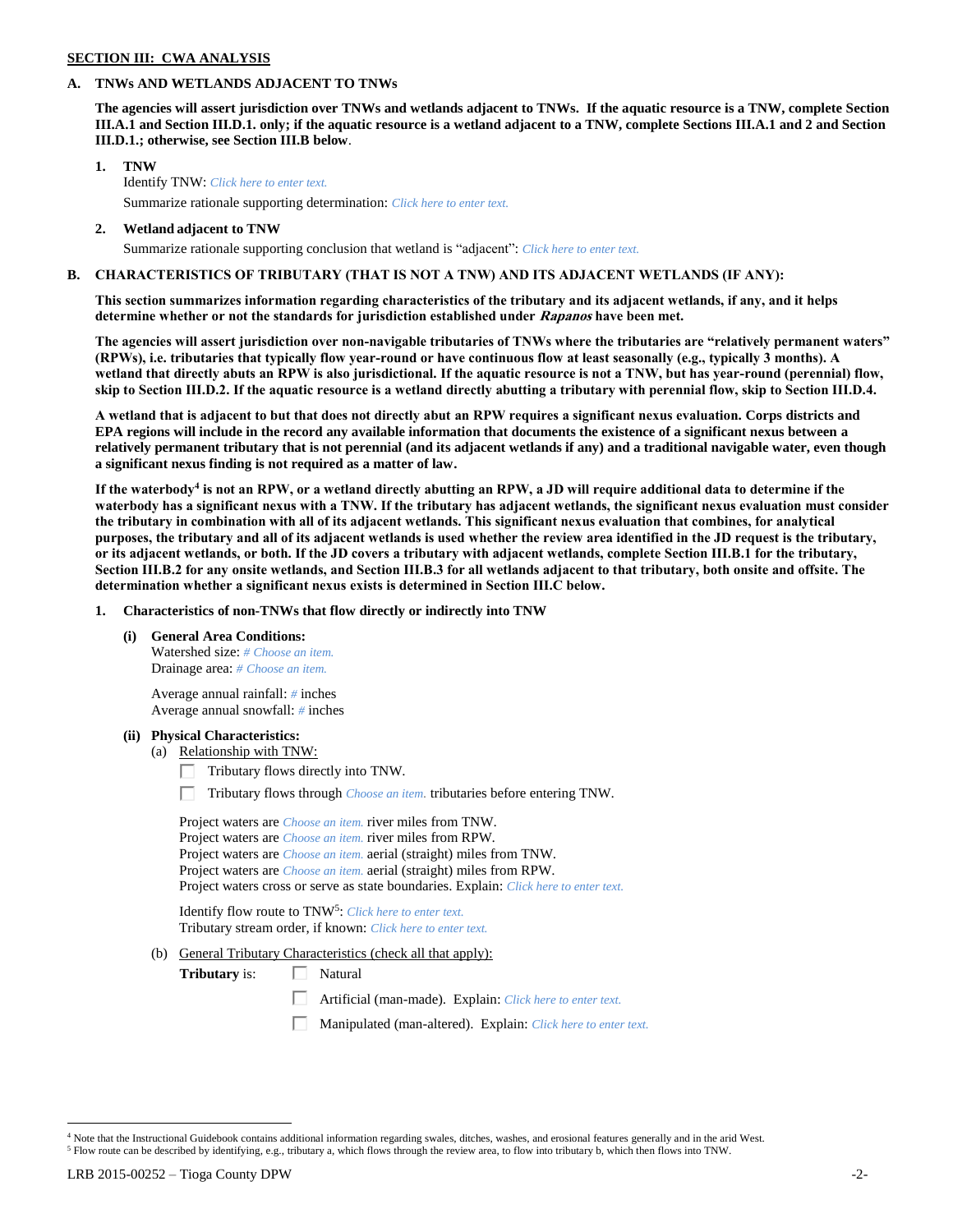|                                 | Tributary properties with respect to top of bank (estimate):<br>Average width: # feet<br>Average depth: # feet<br>Average side slopes: Choose an item.                                                                                                                                                                                                                                                                                                                                                                                                                                                                                                                                                                  |  |  |  |  |
|---------------------------------|-------------------------------------------------------------------------------------------------------------------------------------------------------------------------------------------------------------------------------------------------------------------------------------------------------------------------------------------------------------------------------------------------------------------------------------------------------------------------------------------------------------------------------------------------------------------------------------------------------------------------------------------------------------------------------------------------------------------------|--|--|--|--|
|                                 | Primary tributary substrate composition (check all that apply):<br>Silts<br>Sands<br>Concrete<br>Cobbles<br>Muck<br>Gravel<br>Bedrock<br>п<br>Vegetation. Type/% cover: Click here to enter text.<br>Other. Explain: Click here to enter text.                                                                                                                                                                                                                                                                                                                                                                                                                                                                          |  |  |  |  |
|                                 | Tributary condition/stability [e.g., highly eroding, sloughing banks]. Explain: Click here to enter text.<br>Presence of run/riffle/pool complexes. Explain: Click here to enter text.<br>Tributary geometry: Choose an item.<br>Tributary gradient (approximate average slope): #%                                                                                                                                                                                                                                                                                                                                                                                                                                     |  |  |  |  |
| (c)                             | Flow:<br>Tributary provides for: Choose an item.<br>Estimate average number of flow events in review area/year: Choose an item.<br>Describe flow regime: Click here to enter text.<br>Other information on duration and volume: Click here to enter text.                                                                                                                                                                                                                                                                                                                                                                                                                                                               |  |  |  |  |
|                                 | Surface flow is: Choose an item. Characteristics: Click here to enter text.                                                                                                                                                                                                                                                                                                                                                                                                                                                                                                                                                                                                                                             |  |  |  |  |
|                                 | Subsurface flow: Choose an item. Explain findings: Click here to enter text.<br>Dye (or other) test performed: Click here to enter text.                                                                                                                                                                                                                                                                                                                                                                                                                                                                                                                                                                                |  |  |  |  |
|                                 | Tributary has (check all that apply):<br>Bed and banks<br>OHWM <sup>6</sup> (check all indicators that apply):<br>clear, natural line impressed on the bank $\Box$<br>the presence of litter and debris<br>changes in the character of soil<br>destruction of terrestrial vegetation<br>the presence of wrack line<br>shelving<br>vegetation matted down, bent, or absent [<br>sediment sorting<br>leaf litter disturbed or washed away<br>scour<br>sediment deposition<br>multiple observed or predicted flow events<br>water staining<br>abrupt change in plant community Click here to enter text.<br>other (list): Click here to enter text.<br>Discontinuous OHWM. <sup>7</sup> Explain: Click here to enter text. |  |  |  |  |
|                                 | If factors other than the OHWM were used to determine lateral extent of CWA jurisdiction (check all that apply):<br>High Tide Line indicated by:<br>Mean High Water Mark indicated by:<br>oil or scum line along shore objects<br>survey to available datum;<br>fine shell or debris deposits (foreshore)<br>physical markings;<br>vegetation lines/changes in vegetation types.<br>physical markings/characteristics<br>tidal gauges<br>other (list): Click here to enter text.                                                                                                                                                                                                                                        |  |  |  |  |
| (iii) Chemical Characteristics: |                                                                                                                                                                                                                                                                                                                                                                                                                                                                                                                                                                                                                                                                                                                         |  |  |  |  |
|                                 | Characterize tributary (e.g., water color is clear, discolored, oily film; water quality; general watershed characteristics, etc.).<br><b>Explain:</b> Click here to enter text.                                                                                                                                                                                                                                                                                                                                                                                                                                                                                                                                        |  |  |  |  |

Identify specific pollutants, if known: *Click here to enter text.*

<sup>6</sup>A natural or man-made discontinuity in the OHWM does not necessarily sever jurisdiction (e.g., where the stream temporarily flows underground, or where the OHWM has been removed by development or agricultural practices). Where there is a break in the OHWM that is unrelated to the waterbody's flow regime (e.g., flow over a rock outcrop or through a culvert), the agencies will look for indicators of flow above and below the break. 7 Ibid.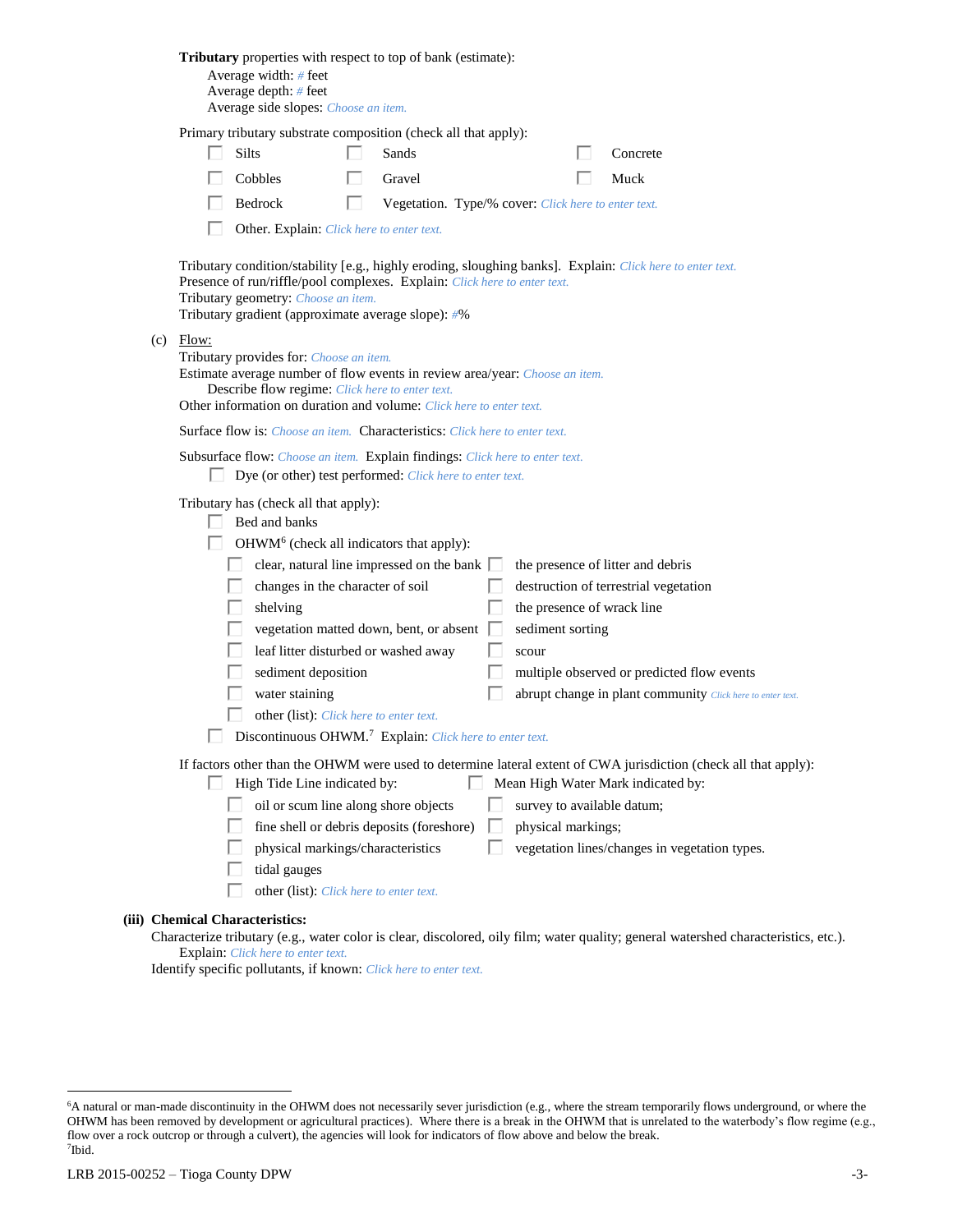# **(iv) Biological Characteristics. Channel supports (check all that apply):**

- Riparian corridor. Characteristics (type, average width): *Click here to enter text.*
- Wetland fringe. Characteristics: *Click here to enter text.*
- $\Box$  Habitat for:
	- Federally Listed species. Explain findings: *Click here to enter text.*
	- Fish/spawn areas. Explain findings: *Click here to enter text.*
	- $\Box$ Other environmentally-sensitive species. Explain findings: *Click here to enter text.*
	- $\Box$ Aquatic/wildlife diversity. Explain findings: *Click here to enter text.*

## **2. Characteristics of wetlands adjacent to non-TNW that flow directly or indirectly into TNW**

#### **(i) Physical Characteristics:**

- (a) General Wetland Characteristics: Properties: Wetland size: *#* acres Wetland type. Explain: *Click here to enter text.* Wetland quality. Explain: *Click here to enter text.* Project wetlands cross or serve as state boundaries. Explain: *Click here to enter text.*
- (b) General Flow Relationship with Non-TNW:
	- Flow is: *Choose an item.* Explain: *Click here to enter text.*

Surface flow is: *Choose an item.* Characteristics: *Click here to enter text.*

Subsurface flow: *Choose an item.* Explain findings: *Click here to enter text.*

Dye (or other) test performed: *Click here to enter text.*

# (c) Wetland Adjacency Determination with Non-TNW:

- П Directly abutting
- Not directly abutting Г.
	- П. Discrete wetland hydrologic connection. Explain: *Click here to enter text.*
	- П. Ecological connection. Explain: *Click here to enter text.*
	- П. Separated by berm/barrier. Explain: *Click here to enter text.*
- (d) Proximity (Relationship) to TNW

Project wetlands are *Choose an item.* river miles from TNW. Project waters are *Choose an item.* aerial (straight) miles from TNW. Flow is from: *Choose an item.* Estimate approximate location of wetland as within the *Choose an item.* floodplain.

#### **(ii) Chemical Characteristics:**

Characterize wetland system (e.g., water color is clear, brown, oil film on surface; water quality; general watershed characteristics; etc.). Explain: *Click here to enter text.*

Identify specific pollutants, if known: *Click here to enter text.*

## **(iii) Biological Characteristics. Wetland supports (check all that apply):**

- Riparian buffer. Characteristics (type, average width): *Click here to enter text.*
	- Vegetation type/percent cover. Explain: *Click here to enter text.*
	- Habitat for:
	- Federally Listed species. Explain findings: *Click here to enter text*.
	- Fish/spawn areas. Explain findings: *Click here to enter text.*
	- Other environmentally-sensitive species. Explain findings: *Click here to enter text.*
	- $\Box$ Aquatic/wildlife diversity. Explain findings: *Click here to enter text.*

# **3. Characteristics of all wetlands adjacent to the tributary (if any)**

All wetland(s) being considered in the cumulative analysis: *Choose an item.* Approximately (*#*) acres in total are being considered in the cumulative analysis.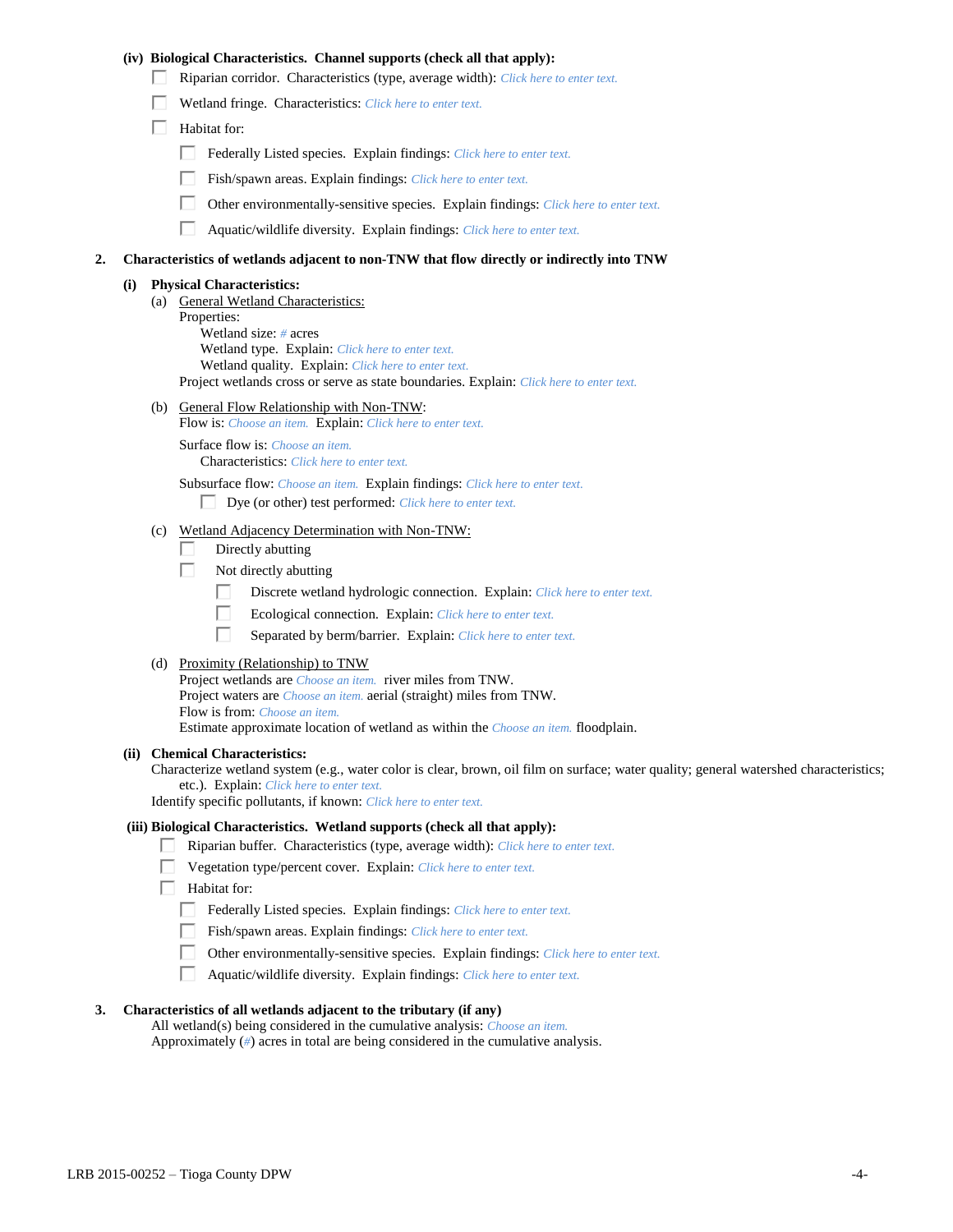For each wetland, specify the following:

| Directly abuts? $(Y/N)$ | Size (in acres) | Directly abuts? $(Y/N)$ | Size (in acres) |
|-------------------------|-----------------|-------------------------|-----------------|
|                         |                 |                         |                 |
|                         |                 | Y/N                     |                 |
| 77N                     |                 | Y/N                     |                 |
|                         |                 | 77N                     |                 |

Summarize overall biological, chemical and physical functions being performed: *Click here to enter text.*

# **C. SIGNIFICANT NEXUS DETERMINATION**

**A significant nexus analysis will assess the flow characteristics and functions of the tributary itself and the functions performed by any wetlands adjacent to the tributary to determine if they significantly affect the chemical, physical, and biological integrity of a TNW. For each of the following situations, a significant nexus exists if the tributary, in combination with all of its adjacent wetlands, has more than a speculative or insubstantial effect on the chemical, physical and/or biological integrity of a TNW. Considerations when evaluating significant nexus include, but are not limited to the volume, duration, and frequency of the flow of water in the tributary and its proximity to a TNW, and the functions performed by the tributary and all its adjacent wetlands. It is not appropriate to determine significant nexus based solely on any specific threshold of distance (e.g. between a tributary and its adjacent wetland or between a tributary and the TNW). Similarly, the fact an adjacent wetland lies within or outside of a floodplain is not solely determinative of significant nexus.** 

## **Draw connections between the features documented and the effects on the TNW, as identified in the** *Rapanos* **Guidance and discussed in the Instructional Guidebook. Factors to consider include, for example:**

- Does the tributary, in combination with its adjacent wetlands (if any), have the capacity to carry pollutants or flood waters to TNWs, or to reduce the amount of pollutants or flood waters reaching a TNW?
- Does the tributary, in combination with its adjacent wetlands (if any), provide habitat and lifecycle support functions for fish and other species, such as feeding, nesting, spawning, or rearing young for species that are present in the TNW?
- Does the tributary, in combination with its adjacent wetlands (if any), have the capacity to transfer nutrients and organic carbon that support downstream foodwebs?
- Does the tributary, in combination with its adjacent wetlands (if any), have other relationships to the physical, chemical, or biological integrity of the TNW?

## *Note: the above list of considerations is not inclusive and other functions observed or known to occur should be documented below:*

- **1. Significant nexus findings for non-RPW that has no adjacent wetlands and flows directly or indirectly into TNWs.** Explain findings of presence or absence of significant nexus below, based on the tributary itself, then go to Section III.D: *Click here to enter text.*
- **2. Significant nexus findings for non-RPW and its adjacent wetlands, where the non-RPW flows directly or indirectly into TNWs.**  Explain findings of presence or absence of significant nexus below, based on the tributary in combination with all of its adjacent wetlands, then go to Section III.D: *Click here to enter text.*
- **3. Significant nexus findings for wetlands adjacent to an RPW but that do not directly abut the RPW.** Explain findings of presence or absence of significant nexus below, based on the tributary in combination with all of its adjacent wetlands, then go to Section III.D: *Click here to enter text.*

# **D. DETERMINATIONS OF JURISDICTIONAL FINDINGS. THE SUBJECT WATERS/WETLANDS ARE (CHECK ALL THAT APPLY):**

- **1. TNWs and Adjacent Wetlands.** Check all that apply and provide size estimates in review area:
	- TNWs: *#* linear feet *#* width (ft), Or, *#* acres.
	- $\Box$ Wetlands adjacent to TNWs: *#* acres.

# **2. RPWs that flow directly or indirectly into TNWs.**

- $\nabla$  Tributaries of TNWs where tributaries typically flow year-round are jurisdictional. Provide data and rationale indicating that tributary is perennial: Danby Creek is depicted on the USGS NY Willseyville Quadrangle as a solid blue named line. The tributary has well defined bed and banks and measures about 30 feet in width from bank to bank. The bed load consists of grave and small cobbles. The channel is readily visible on recent aerial imagery.
- Tributaries of TNW where tributaries have continuous flow "seasonally" (e.g., typically three months each year) are jurisdictional. Data supporting this conclusion is provided at Section III.B. Provide rationale indicating that tributary flows seasonally: *Click here to enter text.*.

Provide estimates for jurisdictional waters in the review area (check all that apply):



Other non-wetland waters: *#* acres.

Identify type(s) of waters: *Click here to enter text.*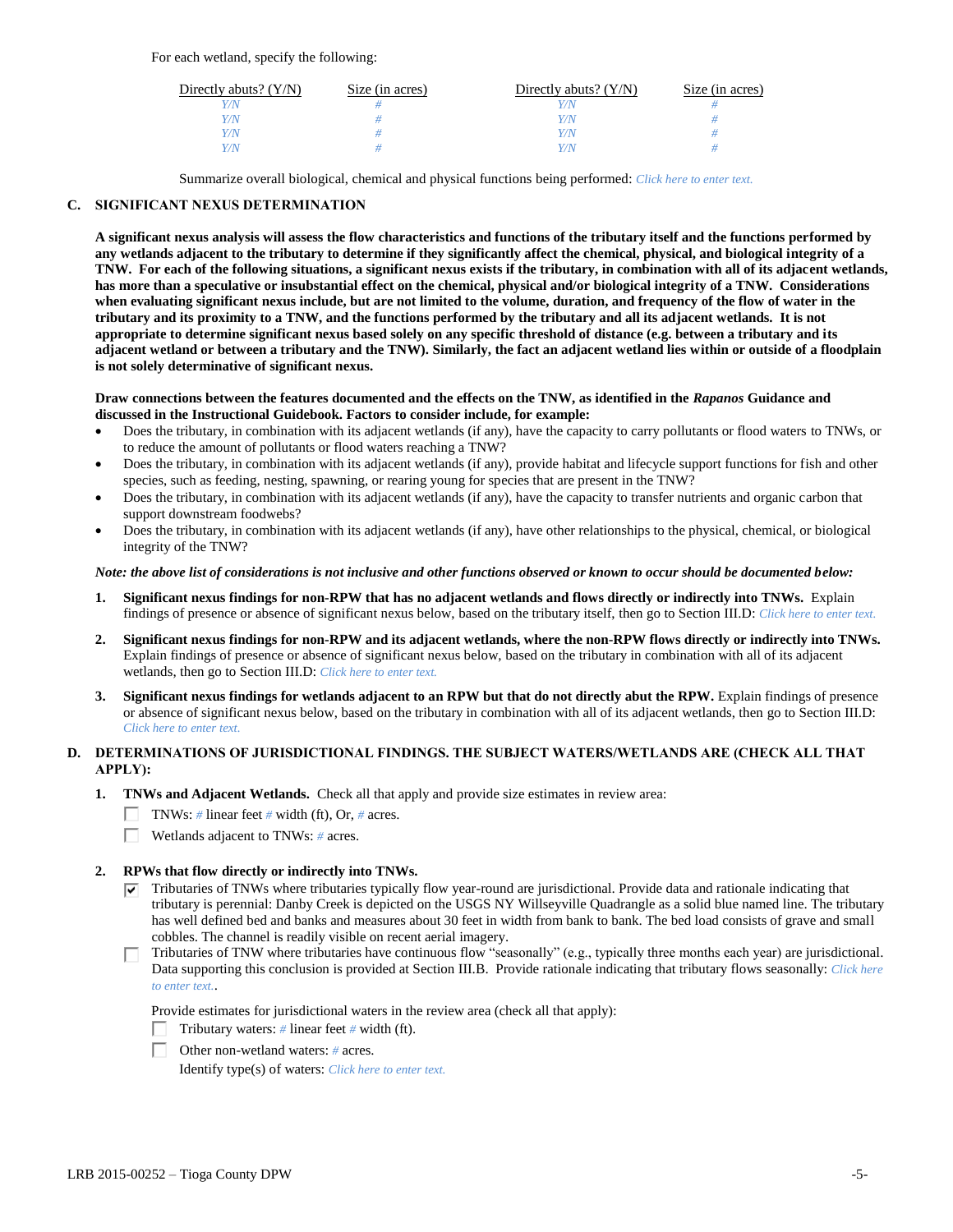## **3. Non-RPWs<sup>8</sup> that flow directly or indirectly into TNWs.**

Waterbody that is not a TNW or an RPW, but flows directly or indirectly into a TNW, and it has a significant nexus with a Г. TNW is jurisdictional. Data supporting this conclusion is provided at Section III.C.

Provide estimates for jurisdictional waters within the review area (check all that apply):

- Tributary waters: *#* linear feet *#* width (ft).  $\mathbf{L}$
- Other non-wetland waters: *#* acres.
	- Identify type(s) of waters: *Click here to enter text.*

## **4. Wetlands directly abutting an RPW that flow directly or indirectly into TNWs.**

- п Wetlands directly abut RPW and thus are jurisdictional as adjacent wetlands.
	- Wetlands directly abutting an RPW where tributaries typically flow year-round. Provide data and rationale indicating that tributary is perennial in Section III.D.2, above. Provide rationale indicating that wetland is directly abutting an RPW: *Click here to enter text.*

Wetlands directly abutting an RPW where tributaries typically flow "seasonally." Provide data indicating that tributary is seasonal in Section III.B and rationale in Section III.D.2, above. Provide rationale indicating that wetland is directly abutting an RPW: *Click here to enter text.*

Provide acreage estimates for jurisdictional wetlands in the review area: *#* acres.

## **5. Wetlands adjacent to but not directly abutting an RPW that flow directly or indirectly into TNWs.**

Wetlands that do not directly abut an RPW, but when considered in combination with the tributary to which they are  $\mathbf{L}$ adjacent and with similarly situated adjacent wetlands, have a significant nexus with a TNW are jurisidictional. Data supporting this conclusion is provided at Section III.C.

Provide acreage estimates for jurisdictional wetlands in the review area: *#* acres.

- **6. Wetlands adjacent to non-RPWs that flow directly or indirectly into TNWs.** 
	- Wetlands adjacent to such waters, and have when considered in combination with the tributary to which they are adjacent П and with similarly situated adjacent wetlands, have a significant nexus with a TNW are jurisdictional. Data supporting this conclusion is provided at Section III.C.

Provide estimates for jurisdictional wetlands in the review area: *#* acres.

## **7. Impoundments of jurisdictional waters. 9**

As a general rule, the impoundment of a jurisdictional tributary remains jurisdictional.

- П Demonstrate that impoundment was created from "waters of the U.S.," or
- Demonstrate that water meets the criteria for one of the categories presented above (1-6), or
- Г Demonstrate that water is isolated with a nexus to commerce (see E below).

# **E. ISOLATED [INTERSTATE OR INTRA-STATE] WATERS, INCLUDING ISOLATED WETLANDS, THE USE, DEGRADATION OR DESTRUCTION OF WHICH COULD AFFECT INTERSTATE COMMERCE, INCLUDING ANY SUCH WATERS (CHECK ALL THAT APPLY):<sup>10</sup>**

- П. which are or could be used by interstate or foreign travelers for recreational or other purposes.
- from which fish or shellfish are or could be taken and sold in interstate or foreign commerce. П.
- П. which are or could be used for industrial purposes by industries in interstate commerce.
- П. Interstate isolated waters.Explain: *Click here to enter text.*
- п Other factors.Explain: *Click here to enter text.*

#### **Identify water body and summarize rationale supporting determination:** *Click here to enter text.*

Provide estimates for jurisdictional waters in the review area (check all that apply):

- Tributary waters:  $\#$  linear feet  $\#$  width (ft).
- Other non-wetland waters: *#* acres.

Identify type(s) of waters: *Click here to enter text.*

Wetlands: *#* acres.

<sup>8</sup>See Footnote # 3.

<sup>&</sup>lt;sup>9</sup> To complete the analysis refer to the key in Section III.D.6 of the Instructional Guidebook.

<sup>&</sup>lt;sup>10</sup> Prior to asserting or declining CWA jurisdiction based solely on this category, Corps Districts will elevate the action to Corps and EPA HQ for review consistent with the process described in the Corps/EPA *Memorandum Regarding CWA Act Jurisdiction Following Rapanos.*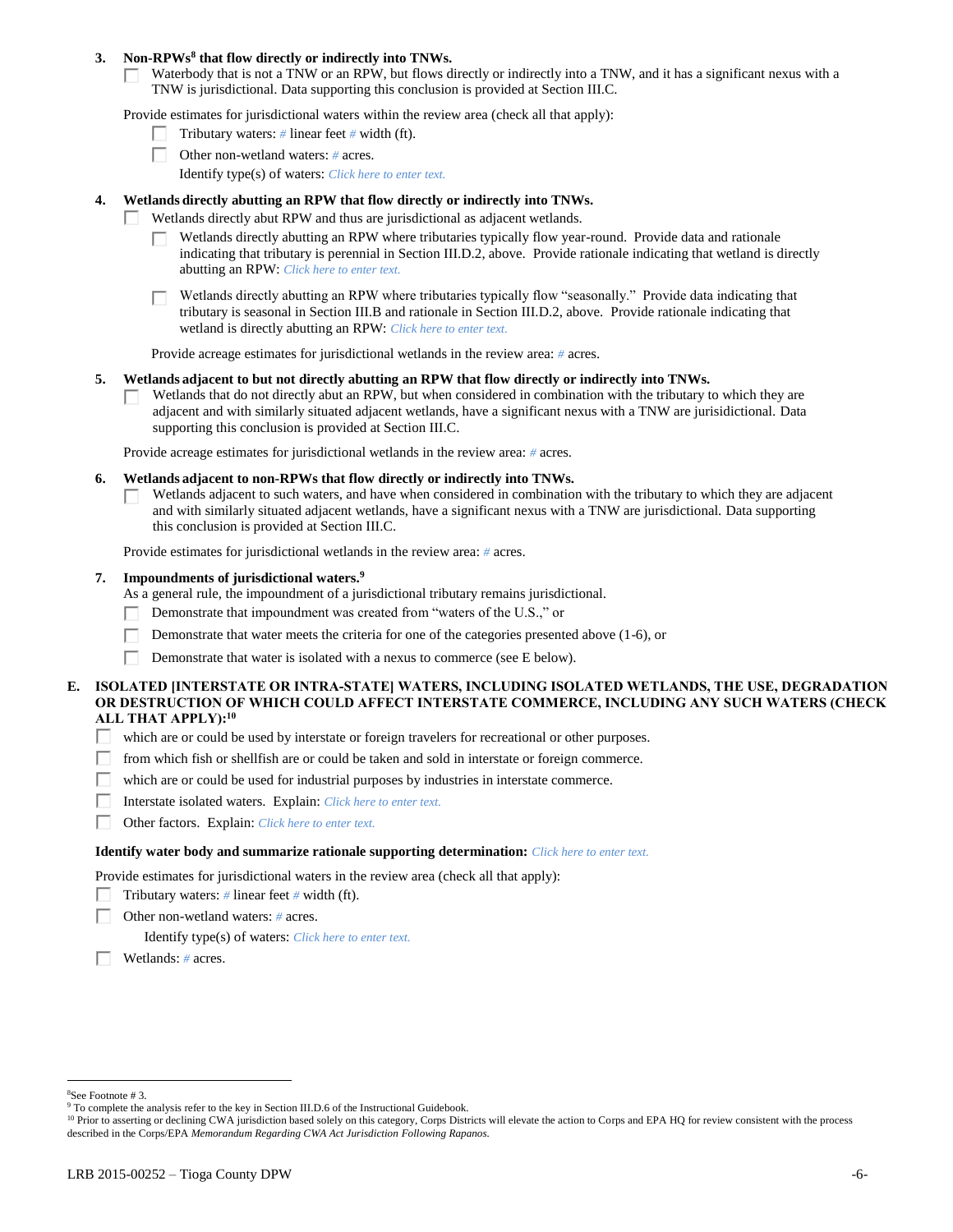| Е.                                                                                         | NON-JURISDICTIONAL WATERS, INCLUDING WETLANDS (CHECK ALL THAT APPLY): |                                                                                                                                                                                                                                                                                                                           |  |  |  |
|--------------------------------------------------------------------------------------------|-----------------------------------------------------------------------|---------------------------------------------------------------------------------------------------------------------------------------------------------------------------------------------------------------------------------------------------------------------------------------------------------------------------|--|--|--|
|                                                                                            |                                                                       | If potential wetlands were assessed within the review area, these areas did not meet the criteria in the 1987 Corps of Engineers<br>Wetland Delineation Manual and/or appropriate Regional Supplements.                                                                                                                   |  |  |  |
|                                                                                            | □                                                                     | Review area included isolated waters with no substantial nexus to interstate (or foreign) commerce.<br>Prior to the Jan 2001 Supreme Court decision in "SWANCC," the review area would have been regulated based solely on the<br>"Migratory Bird Rule" (MBR).                                                            |  |  |  |
|                                                                                            | П                                                                     | Waters do not meet the "Significant Nexus" standard, where such a finding is required for jurisdiction. Explain: Click here to enter text.                                                                                                                                                                                |  |  |  |
|                                                                                            | П                                                                     | Other: (explain, if not covered above): Click here to enter text.                                                                                                                                                                                                                                                         |  |  |  |
|                                                                                            |                                                                       | Provide acreage estimates for non-jurisdictional waters in the review area, where the sole potential basis of jurisdiction is the MBR factors<br>(i.e., presence of migratory birds, presence of endangered species, use of water for irrigated agriculture), using best professional judgment<br>(check all that apply): |  |  |  |
|                                                                                            |                                                                       | Non-wetland waters (i.e., rivers, streams): # linear feet # width (ft).                                                                                                                                                                                                                                                   |  |  |  |
|                                                                                            |                                                                       | Lakes/ponds: $# \, \text{acres.}$                                                                                                                                                                                                                                                                                         |  |  |  |
| Other non-wetland waters: # acres. List type of aquatic resource: Click here to enter text |                                                                       |                                                                                                                                                                                                                                                                                                                           |  |  |  |
| Wetlands: $#$ acres.                                                                       |                                                                       |                                                                                                                                                                                                                                                                                                                           |  |  |  |
|                                                                                            |                                                                       | Provide acreage estimates for non-jurisdictional waters in the review area that do not meet the "Significant Nexus" standard, where such a<br>finding is required for jurisdiction (check all that apply):                                                                                                                |  |  |  |
|                                                                                            |                                                                       | Non-wetland waters (i.e., rivers, streams): $\#$ linear feet $\#$ width (ft).                                                                                                                                                                                                                                             |  |  |  |
|                                                                                            |                                                                       | Lakes/ponds: $# \, \text{acres.}$                                                                                                                                                                                                                                                                                         |  |  |  |
|                                                                                            |                                                                       | Other non-wetland waters: # acres. List type of aquatic resource: Click here to enter text                                                                                                                                                                                                                                |  |  |  |
|                                                                                            |                                                                       | Wetlands: # acres.                                                                                                                                                                                                                                                                                                        |  |  |  |
|                                                                                            |                                                                       | <b>SECTION IV: DATA SOURCES.</b>                                                                                                                                                                                                                                                                                          |  |  |  |
|                                                                                            |                                                                       | A. SUPPORTING DATA. Data reviewed for JD (check all that apply - checked items shall be included in case file and, where checked and                                                                                                                                                                                      |  |  |  |
|                                                                                            |                                                                       | requested, appropriately reference sources below):                                                                                                                                                                                                                                                                        |  |  |  |
|                                                                                            | ✓                                                                     | Maps, plans, plots or plat submitted by or on behalf of the applicant/consultant: LaBella Associates                                                                                                                                                                                                                      |  |  |  |
|                                                                                            |                                                                       | Data sheets prepared/submitted by or on behalf of the applicant/consultant.                                                                                                                                                                                                                                               |  |  |  |
|                                                                                            |                                                                       | Office concurs with data sheets/delineation report.                                                                                                                                                                                                                                                                       |  |  |  |
|                                                                                            |                                                                       | Office does not concur with data sheets/delineation report.                                                                                                                                                                                                                                                               |  |  |  |
|                                                                                            |                                                                       | Data sheets prepared by the Corps: Click here to enter text.                                                                                                                                                                                                                                                              |  |  |  |
|                                                                                            |                                                                       | Corps navigable waters' study: Click here to enter text.                                                                                                                                                                                                                                                                  |  |  |  |
|                                                                                            |                                                                       | U.S. Geological Survey Hydrologic Atlas: Click here to enter text.                                                                                                                                                                                                                                                        |  |  |  |
|                                                                                            |                                                                       | USGS NHD data.                                                                                                                                                                                                                                                                                                            |  |  |  |
|                                                                                            |                                                                       | $\overline{\triangledown}$ USGS 8 and 12 digit HUC maps.                                                                                                                                                                                                                                                                  |  |  |  |
|                                                                                            | ∣V                                                                    | U.S. Geological Survey map(s). Cite scale & quad name: USGS NY Willseyville Quadrangle                                                                                                                                                                                                                                    |  |  |  |
|                                                                                            | ⊽                                                                     | USDA Natural Resources Conservation Service Soil Survey. Citation: http://websoilsurvey.nrcs.usda.gov/app/                                                                                                                                                                                                                |  |  |  |
|                                                                                            | V                                                                     | National wetlands inventory map(s). Cite name: http://www.fws.gov/wetlands/Data/Mapper.html                                                                                                                                                                                                                               |  |  |  |
|                                                                                            | ⊽                                                                     | State/Local wetland inventory map(s): http://www.dec.ny.gov/animals/38801.html<br>FEMA/FIRM maps: Click here to enter text.                                                                                                                                                                                               |  |  |  |
|                                                                                            |                                                                       | 100-year Floodplain Elevation is: Click here to enter text. (National Geodectic Vertical Datum of 1929)                                                                                                                                                                                                                   |  |  |  |
|                                                                                            | ⊽                                                                     | Photographs: $\overline{\blacktriangledown}$ Aerial (Name & Date): Click here to enter text.                                                                                                                                                                                                                              |  |  |  |
|                                                                                            |                                                                       | or $\overline{\mathbf{v}}$<br>Other (Name & Date): Click here to enter text.                                                                                                                                                                                                                                              |  |  |  |
|                                                                                            |                                                                       | Previous determination(s). File no. and date of response letter: Click here to enter text.                                                                                                                                                                                                                                |  |  |  |
|                                                                                            |                                                                       | Applicable/supporting case law: Click here to enter text.                                                                                                                                                                                                                                                                 |  |  |  |
|                                                                                            |                                                                       | Applicable/supporting scientific literature: Click here to enter text.                                                                                                                                                                                                                                                    |  |  |  |
|                                                                                            |                                                                       | Other information (please specify): Click here to enter text.                                                                                                                                                                                                                                                             |  |  |  |
|                                                                                            |                                                                       |                                                                                                                                                                                                                                                                                                                           |  |  |  |
|                                                                                            |                                                                       | <b>B. ADDITIONAL COMMENTS TO SUPPORT JD:</b>                                                                                                                                                                                                                                                                              |  |  |  |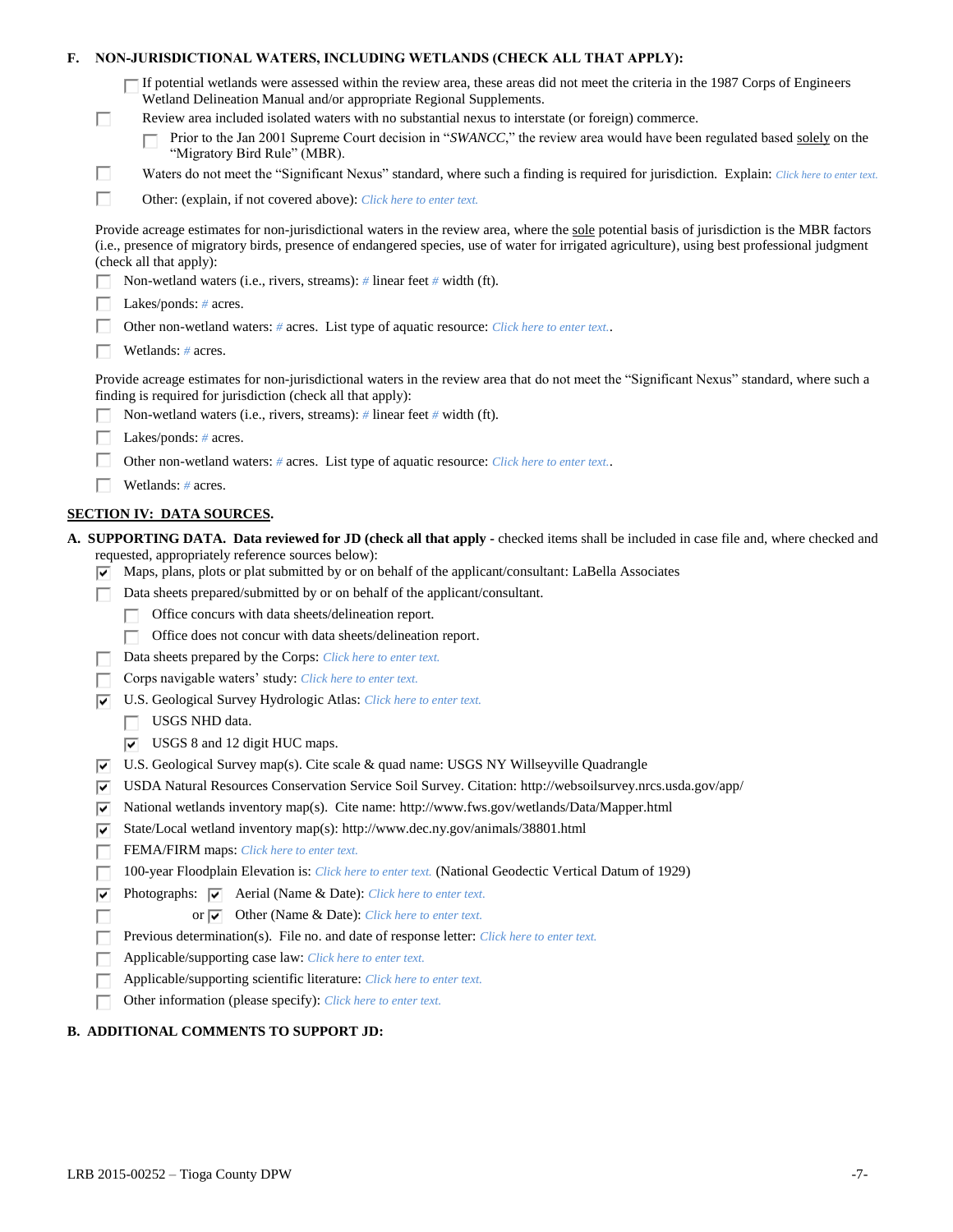June 22, 2015

Katie A. Buckler Date Project Manager